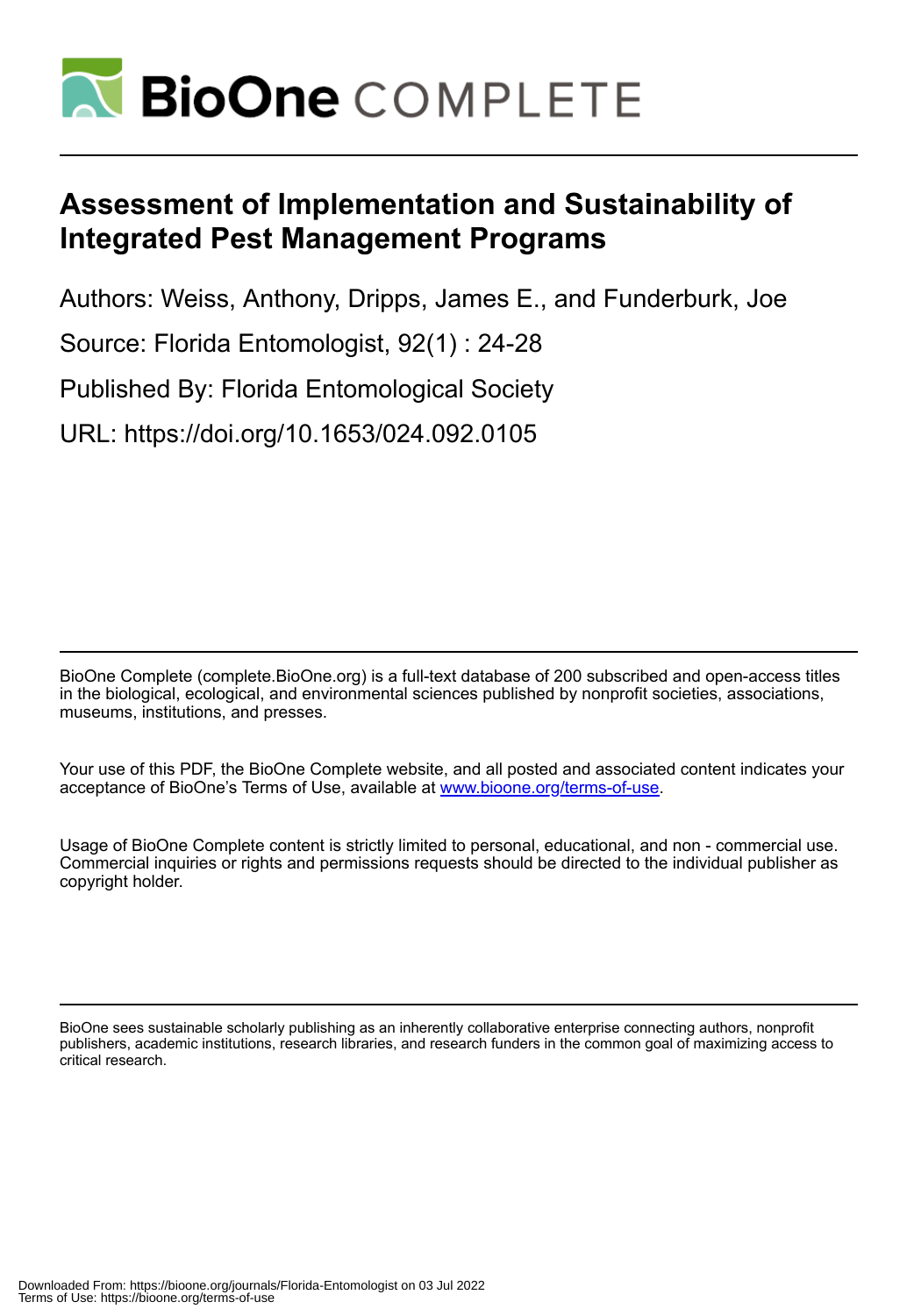## ASSESSMENT OF IMPLEMENTATION AND SUSTAINABILITY OF INTEGRATED PEST MANAGEMENT PROGRAMS

ANTHONY WEISS<sup>1</sup>, JAMES E. DRIPPS<sup>2</sup> AND JOE FUNDERBURK<sup>3</sup> 1 Dow AgroSciences, 804 River Hammock Blvd., Brandon, FL 33511

2 Dow AgroSciences, 9330 Zionsville Rd., Indianapolis, IN 46268

3 North Florida Research and Education Center, University of Florida, 155 Research Road, Quincy, FL 32351

### **ABSTRACT**

All parties involved in growing the world's food, including growers, crop consultants, university researchers, extension personnel, national and regional regulatory agencies, and the agrochemical and seed industry, spend significant time, money, and effort to solve the problems associated with growing food. The needs of these parties are varied and sometimes in conflict, which is not always conducive to developing and implementing integrated pest management (IPM) systems that are both sustainable and economical. IPM encompasses simultaneous management of multiple pests, regular monitoring of pests and their natural enemies and antagonists, use of economic or treatment thresholds when applying pesticides, and integrated use of multiple, suppressive tactics. IPM components with the greatest impact on resistance management are rotating classes of chemistry, use of recommended rates, not exceeding label restrictions, and avoiding sequential treatments of products with the same mode of action. The best way to insure that these components are followed is to have pesticide record keeping and reporting. However, pesticide use record keeping and reporting are not currently required in all areas. Other activities that can be integrated include educational workshops on IPM, resistance monitoring of pests to pesticides, proper identification of pests and natural enemies, real time scouting reports on the pests that are being found, maintenance of a data base on the effects of various products on natural enemies, and field validation of IPM use.

Key Words: *Frankliniella occidentalis*, pepper, eggplant, tomato, strawberries, integrated pest management, resistance management, implementation, assessment, sustainability

#### **RESUMEN**

Todos los grupos envueltos en la siembra de alimentos para el mundo, incluyendo los productores, asesores de cultivos, investigadores universitarios, personal de extensión, agencias regulatorias nacionales y regionales y las industrias de agroquímica y de semilla, gastan tiempo, dinero y esfuerzo significativos para resolver problemas asociados con la siembra de alimentos. Las necesidades de estos grupos son diversos y a veces están en conflicto, lo cual a veces no es bueno para el desarrollar e implemento de sistemas de manejo integrado de plagas (MIP) que son sostenibles y económicos. El MIP abarca el manejo simultaneo de plagas múltiples, el monitoreo con regularidad de plagas y sus enemigos naturales y antagonistas, el uso de umbrales económicos o de tratamiento cuando aplican pesticidas, y el uso integrado de tácticas supresivas múltiples. Los componentes de MIP de mayor impacto sobre el manejo de resistencia son el alternar diferentes clases de químicos, el uso de la cantidad recomendada del producto, no exceder las restricciones de etiqueta, y evitar tratamientos secuenciales de productos con la misma moda de acción. La mejor manera para asegurar que estos componentes son seguidos es mantener un registro de los pesticidas usados y reportarlos. Sin embargo, el mantenimiento de un registro y el reporte de los pesticidas usados no es requerido actualmente en todas las áreas. Otras actividades que pueden ser integrados incluyen talleres educativos sobre MIP, el monitoreo de resistencia de las plagas hacia los pesticidas, la identificación correcta de plagas y enemigos naturales, informes en tiempo real de los inventarios de cultivos sobre las plagas que se encuentran, el mantenimiento de un base de datos sobre los efectos de varios productos sobre los enemigo naturales, y la validación del uso de MIP en el campo.

Many parties, including growers, crop consultants, university researchers, extension personnel, the federal and state regulatory agencies, and the agrochemical and seed industry are involved in managing pests that reduce the yield and quality of food crops. "Pest management stakeholders" spend significant time, money, and effort to solve the technical, economic, and social issues associated with growing food crops. The needs of stakeholders are varied and sometimes in conflict.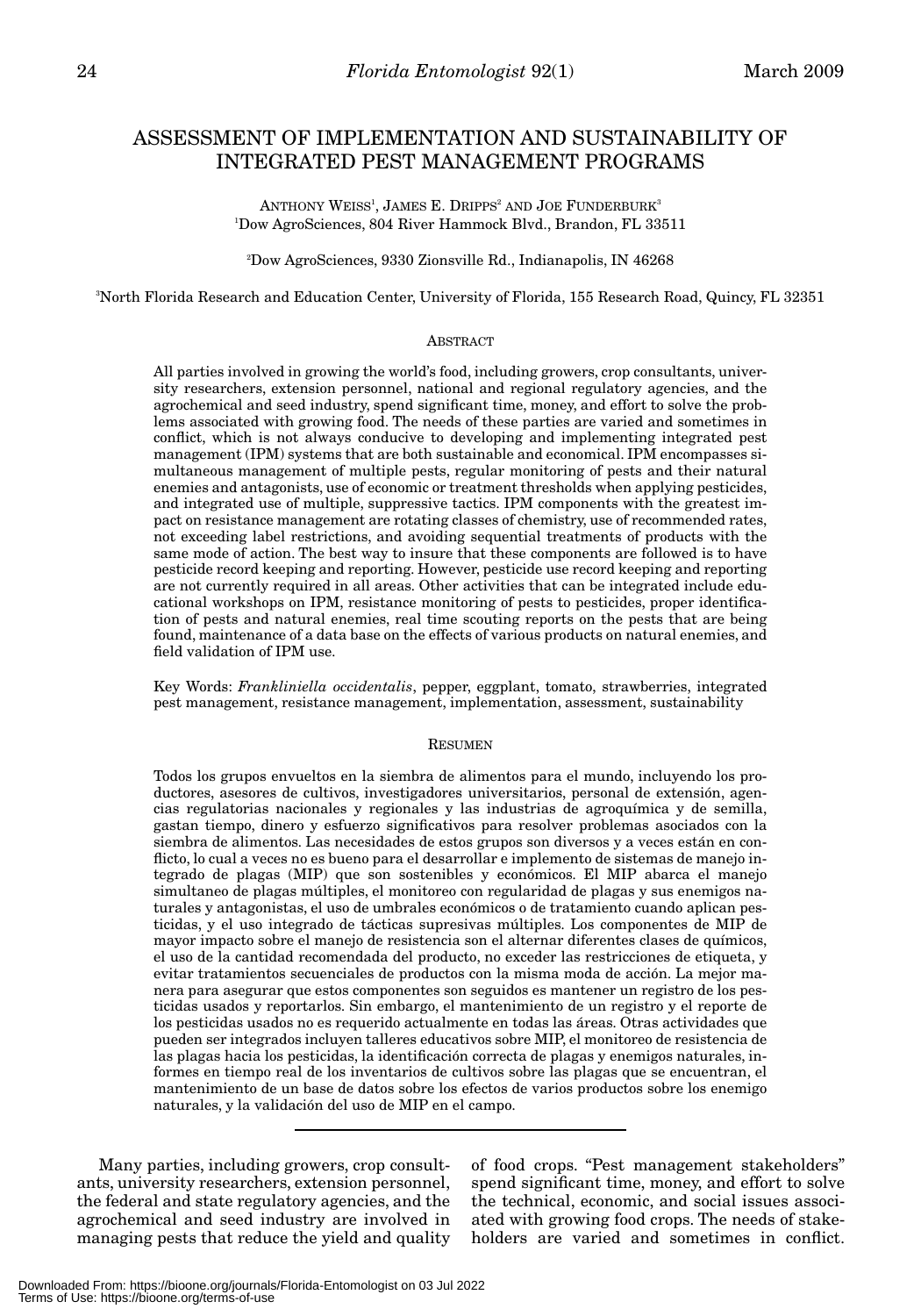Growers want simple, effective, and inexpensive solutions to pest problems and they expect new products with better attributes to replace older products. Crop consultants need to balance the cost or scheduling demands of the grower with what the consultant knows is the best prescription for the problem. University researchers want to develop science-based and holistic IPM solutions and extension personnel want to successfully implement these programs. The agrochemical industry strives to develop products that are IPM-compatible, with a long effective life (20+ years), competitive with alternative products, and to provide an economic return to the company's shareholders. To meet their individual needs, the pest management stakeholders must look for common ground and work together to develop and implement IPM systems that are sustainable and economical.

To successfully develop and implement sustainable and economical IPM systems, the stakeholders must first agree on the scope of the desired outcomes. Ehler et al. (2006) state that for the IPM practitioner, IPM encompasses the simultaneous management of multiple pests, regular monitoring of pests and their natural enemies and antagonists, use of economic or treatment thresholds when applying pesticides, and integrated use of multiple suppressive tactics. Integration of IPM tactics may be vertical or horizontal. "Vertical" IPM refers to the integration of multiple, compatible tactics to control one group of pests (insects/arthropods or pathogens or weeds). "Horizontal" IPM refers to the integration of multiple, compatible tactics to control more than 1 group of pests (insects/arthropods, pathogens, and weeds). Although full horizontal integration is clearly the ideal result to strive for, in practice, achieving vertical integration of IPM tactics for a single pest takes significant effort. Pest management stakeholders should start with realistic expectations about the scope of their efforts to assess the implementation and sustainability. We recommend starting at a relatively small level of integration, namely a single insect pest across a range of crop systems. With the scope of IPM established, stakeholders can assess the implementation and sustainability of IPM programs.

Our analysis and discussion will relate to assessing the implementation and sustainability of IPM tactics for western flower thrips (WFT), *Frankliniella occidentalis*, in Florida tomatoes, peppers, eggplant, blueberries, and strawberries. A number of specific IPM tactics have been developed and are recommended for managing WFT in fruiting vegetables (Reitz et al. 2003; Momol et al. 2004; Funderburk et al. 2008). Among these tactics are thrips identification, use of treatment thresholds, use of *Orius:*WFT population ratios, conservation of biological control, natural enemy refugia, use of ultraviolet-reflective mulches, inte-

grated resistance management, use of selective insecticides that have minimal effects on natural enemy populations, care to not overuse pesticides and especially those that induce WFT, and good sanitation. Thrips identification is important because thrips species other than *F. occidentalis* generally do not cause economic damage. The use of treatment thresholds and use of *Orius*:WFT population ratios are important because if *Orius* parasitoids are in sufficient numbers, they will keep WFT under control. Conservation biological control, natural enemy refugia, and the use of ultraviolet-reflective mulches, reduces initial WFT immigration into a field. Integrated resistance management includes the rotation of insecticides from different chemical classes, thus preventing the overuse of pesticides. The use of selective insecticides that have minimal effects on natural enemy populations, is vital in the control of WFT.

The primary selective insecticide used for WFT management is spinosad. Spinosad insecticide products were first introduced in the late 1990s and have been highly effective in controlling western flower thrips and widely used for this purpose (Eger et al. 1998). There have been isolated incidents of resistance to spinosad in several insect pest species. In these cases, resistance has been recessive and reducing spinosad use to reduce selection for resistance has resulted in regaining susceptibility in most cases. Spinetoram, a new and more active insecticide, was registered for use in 2008.

## CASE STUDY WESTERN FLOWER THRIPS RESISTANCE, PALM BEACH FL

In 2006, a grower in Palm Beach County FL reported that spinosad was not providing the expected level of WFT control in his bell pepper fields. Spray timing, use rate, product quality, application quality, and application equipment were examined and eliminated as possible factors in lack of performance. WFT were collected from the grower's field and bioassayed by the method developed by Eger et al. (1998) to determine if susceptibility to spinosad had changed. This WFT strain was exposed to 11 PPM and 123 PPM, the  $LC_{90}$  and  $LC_{99}$  values established for spinosad from baseline susceptibility testing (Eger et al. 1998). Mortality was less than 20% at each concentration, indicating that tolerance to spinosad had developed in this population.

The initial perception of the grower was that any thrips present would threaten the quality of his high-value pepper crop. However, WFT was not always among the thrips species present in the field, so the grower was making many unnecessary insecticide applications to control nonthreatening thrips. In late 2006 and early 2007, Glades Crop Care consulted with the grower to identify the thrips species present and to make recommendations on when to treat and what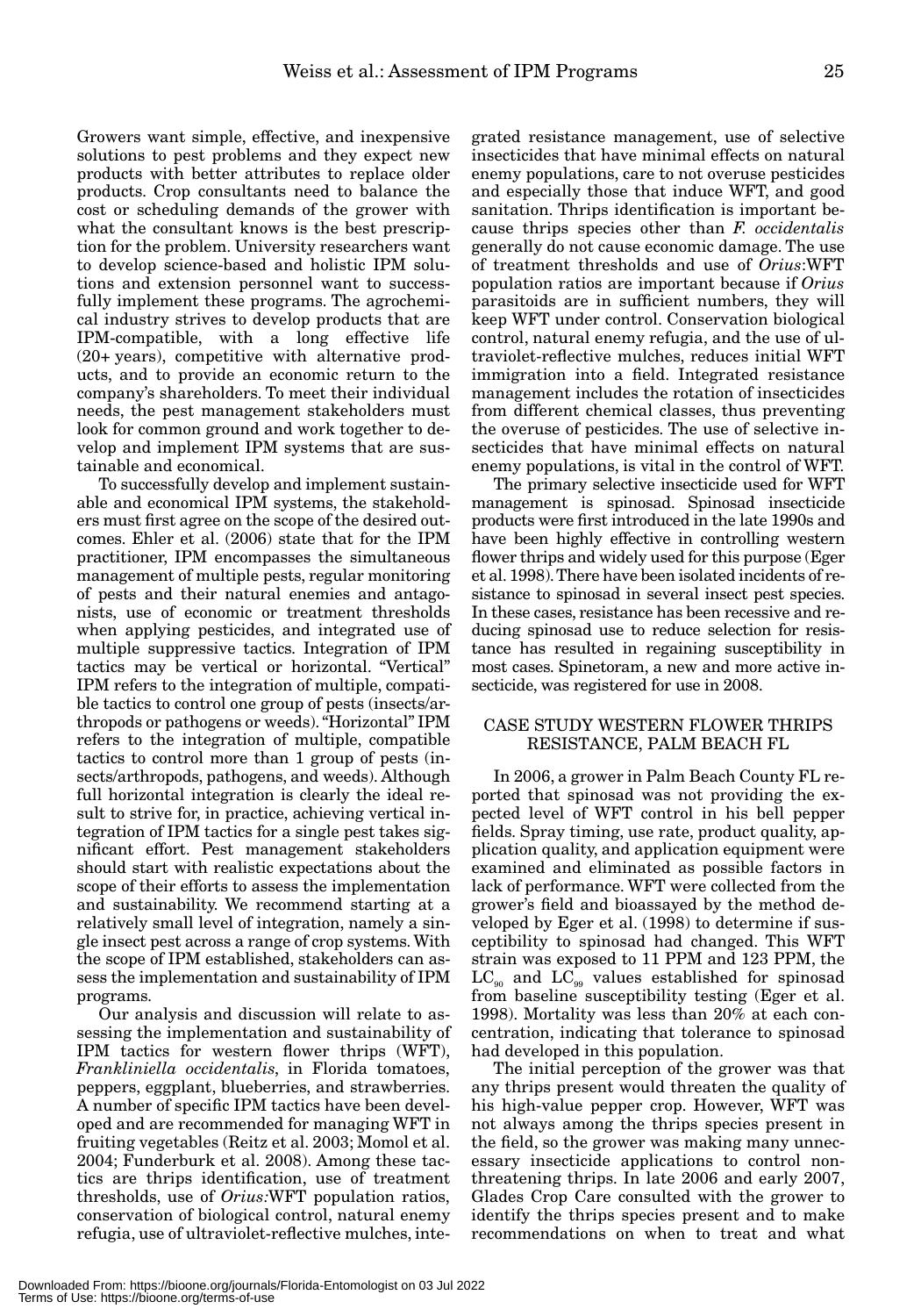other IPM tactics to follow. The result was acceptable WFT management for a full crop season avoiding the re-development of a highly resistant population during that period (Fig. 1). During this time, however, spinosad-resistant populations were detected in fields belonging to other growers in the same area.

As a mitigation effort, workshops to make growers aware of WFT resistance were held in Homestead and Palm Beach, FL in May 2007. The objectives of these workshops were to explain effective IPM practices, and to emphasize the need to implement these practices in order to maintain effective chemical control options. Additional meetings and visits to individual growers occurred between Oct 2007 and Jan 2008 to further educate growers and to monitor WFT population dynamics and spinosad susceptibility levels. In Jan 2008, a meeting was held to train consultants and extension agents in the area to identify thrips species. The result of all of these efforts was that several growers in the area adopted IPM tactics to varying degrees. On the other hand, several growers did not adopt any IPM tactics and continued to rely primarily on chemical control. Western

flower thrips susceptibility to spinosyns was maintained in those fields where IPM tactics were adopted while it did not improve in those fields where control was relied only on chemical control (Figs. 2 and 3). This data suggests that in areas where resistance is present, the level of WFT resistance on a farm can be directly related to the level of IPM practiced by the grower.

Integrated resistance management (IRM) programs are closely related to IPM programs but IRM programs are focused only in the chemical component of IPM programs. A successful IRM program involves the following concepts: rotation of several classes of chemistry with different mode of action (MoA), the use of recommended rates, the limitation of maximum number of applications and product per acre per year or season, and to avoid sequential treatments within a single planting and across sequential crops/plantings.

Mandatory pesticide use record keeping and reporting is needed to determine the level of adoption of IPM and IRM programs by growers. These records should include the products used, the rates applied, the frequency and timing of appli-



Fig. 1. Bioassays of Spinosad toxicity of adult western flower thrips collected from a farm in Palm Beach Co., Florida.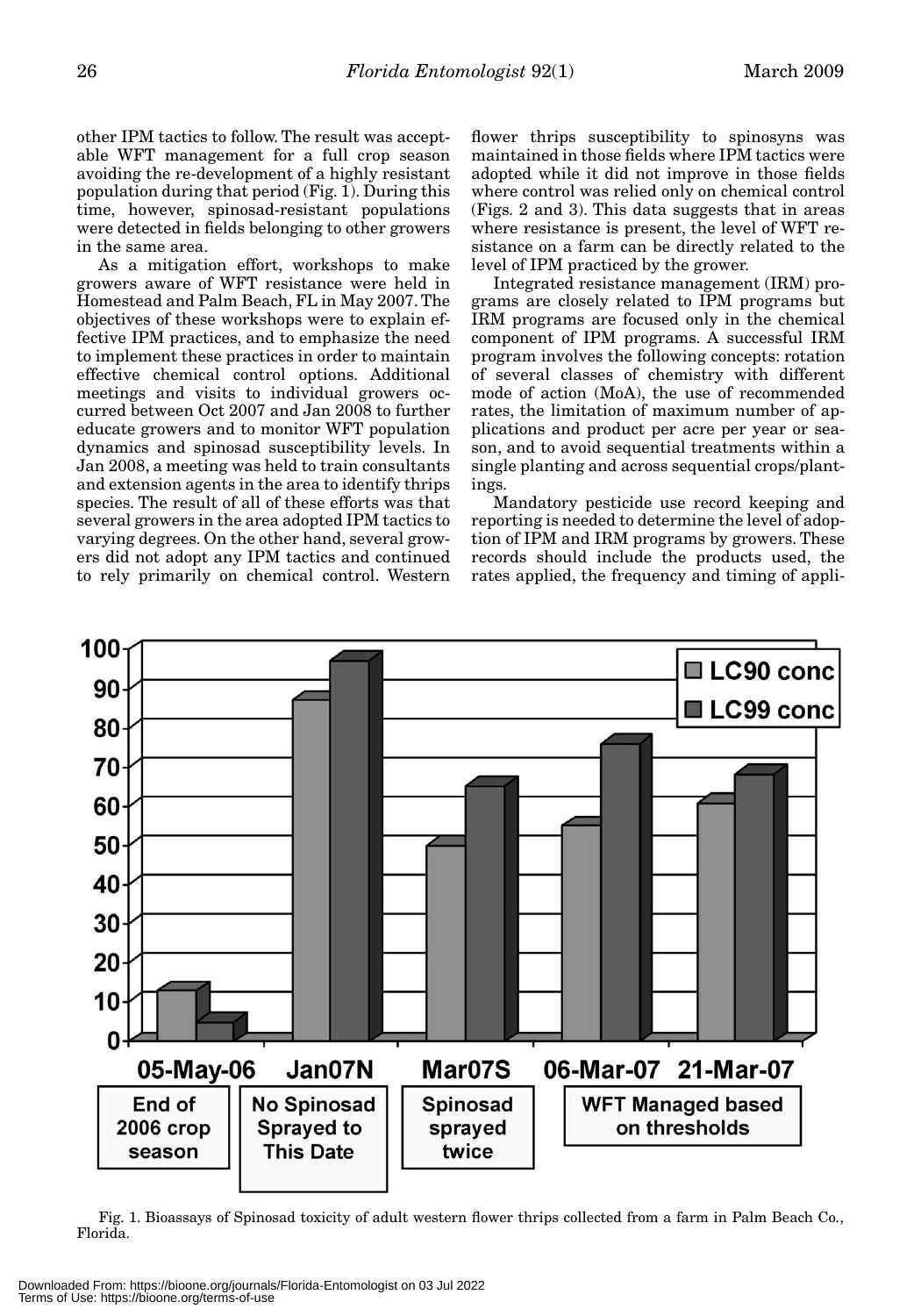

Fig. 2. Effect of IPM vs no IPM. Bioassay of Spinetoram toxicity to WFT collected from a pepper farm where the grower employed IPM and another pepper farm where the grower relied on calendar sprays of insecticides, Palm Beach Co., Florida.

cations, and the sequences of pesticide treatments. State-wide pesticide record keeping and reporting is currently not a legal mandate in Florida.

So, what else can be done to measure IPM implementation? We must first start with education efforts with the objectives to scout, identify thrips species, and to implement IPM tactics. State wide educational efforts are targeted at extension agents, consultants, industry, growers, and others. Measurement on the success of this would be in the form of Continuing Education Units (CEU) or Certified Crop Advisor (CCA) credits at each session. Tracking of attendance and results of a pre and post workshop test also should be tracked. This will encourage participants to learn and retain the information about the various IPM tactics. The trainers should compare pre- and post-test scores to measure the effectiveness of training.

An indirect way to assess the effectiveness of these workshops will be to monitor for resistance with the objective to have each company work with university researchers to set up monitoring procedures and to evaluate the extent of resistance development. University researchers would be in charge of maintaining the data base to assess progress.

University extension specialists need to develop specific management recommendations for fruiting vegetables, strawberries, and blueberries that are vertically integrated and that are specific to different locations. This will help educate on the tactics and tools needed to practice IPM and IRM effectively. Use of the National Distance Diagnostic & Identification System (DDIS) will facilitate the proper identification of thrips.

Real-time scouting information available on a website that is crop and location specific will be an important component to continuously connect with consultants, extension agents, growers, and industry. The reports will include county location, the proportion of each thrips species in field, the effects of management tactics, and the susceptibility of western flower thrips populations to insecticides. This information will allow everyone to know in real time when population shifts are occurring to enable effective changes in tactics to be utilized.

Another important component of this program will be development of a database for the effects of pesticides on natural enemies. The University of Florida will create a database that would include all pesticides (fungicides, herbicides, and insecticides) to determine the effects of these pesticides on beneficial insects. To develop the database the University of Florida will start evaluating the effect of chemicals commonly used in these crop systems on natural enemies of thrips.

Field validation of IPM implementation is a must. County extension will be responsible for as-